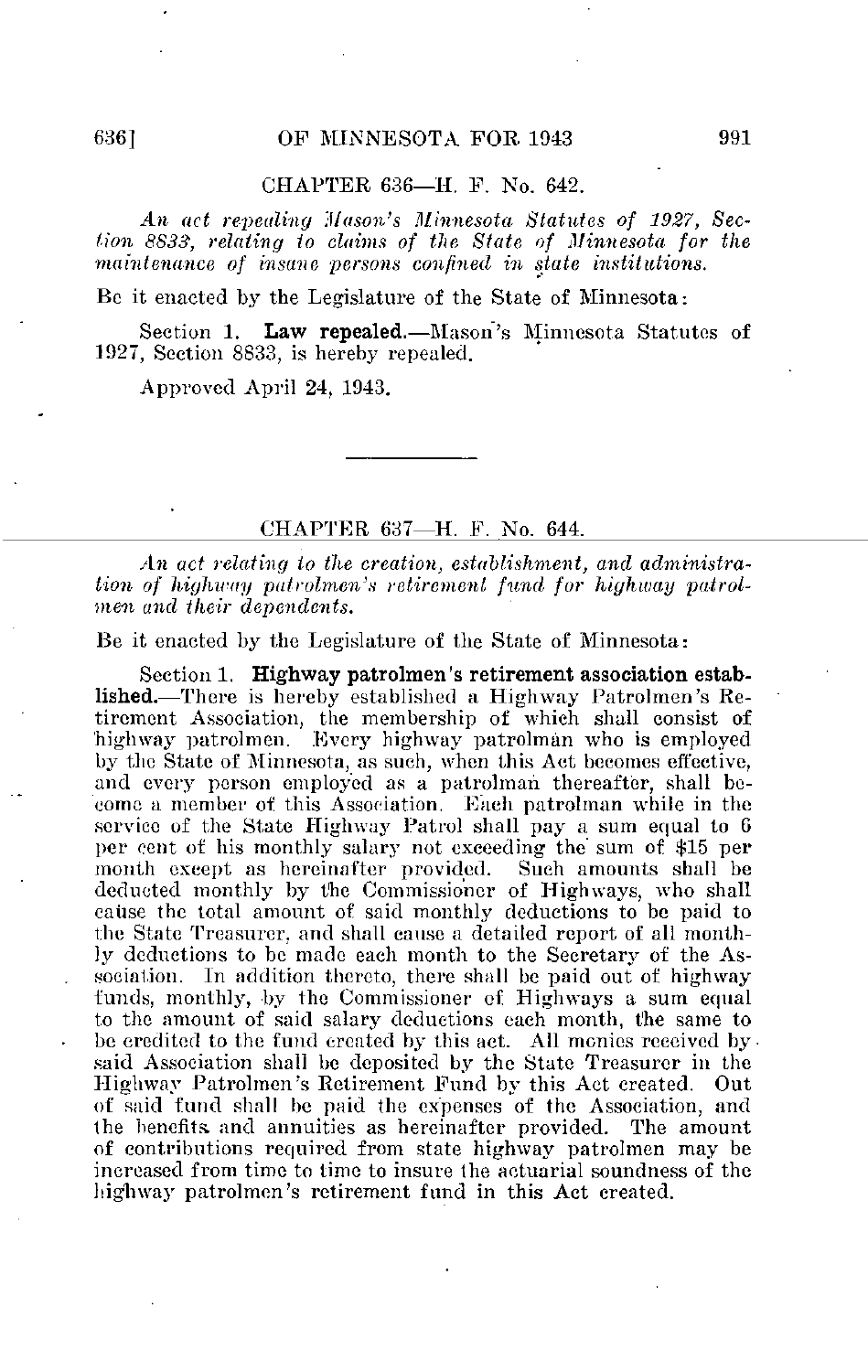Sec. 2. **Officers of association—terms.**—(a) The officers of this Association shall consist of the Chief of the State Highway Patrol, who shall be President, the State Treasurer, who shall be cx-officio Treasurer, and a Secretary, who shall be a member of the Association, to be chosen by the membership thereof for a term of 2 years. Said officers shall administer the provisions of this Act, and may make such rules and regulations therefor, not inconsistent herewith, as may be necessary for such purposes. The general bond of the State Treasurer at the time of the passage of this Act shall cover all liability for his acts as Treasurer, and no additional bond shall be required.

(b) All monies of the Association received by him pursuant to the provisions of this Act shall be set aside by him in the State Treasury and credited to the Highway Patrolmen's Retirement Fund. He shall transmit, monthly, to the Secretary of the Association, a detailed statement showing all credits to and disbursements from said fund. He shall disburse monies from such fund only on warrants issued by the State Auditor upon vouchers signed by ihe Secretary of the Association.

Sec. 3. Duties of secretary.—The Secretary of this Association shall keep a record of all the acts and proceedings taken by the officers, and he shall keep a complete record of the names of all of the members, their ages and length of service, the salary of each member, together with such other facts as may be necessary in the administration of the provisions of this Act, and for the purpose of obtaining such facts, he shall have access to the records of the various departments of the State. A certified copy of birth certificate or delayed birth certificate shall be prima facie evidence of the age of the person named therein.

• Sec. 4. State Board of Investment to invest funds.—The State Board of Investment .is hereby authorized to invest such funds of the Association as in the judgment of the officers of this Association are not needed for immediate purposes, in such securities as are duly authorized or legal investments for savings banks and trust companies, and shall sell any such securities upon request from the officers of the Association so as to provide money for the payment of benefits or annuities.

Sec. 5. Highway patrolmen's retirement fund created.--There is hereby created the Highway Patrolmen's Retirement Fund and all monies received under the provisions of this Act shall be credited to said fund. In addition thereto, 66% of all monies heretofore paid by any highway patrolman into the. State Employees' Retirement Fund is hereby appropriated therefrom and credited to the fund hereby created. The State Treasurer shall, upon the passage of this Act, ascertain the amount heretofore paid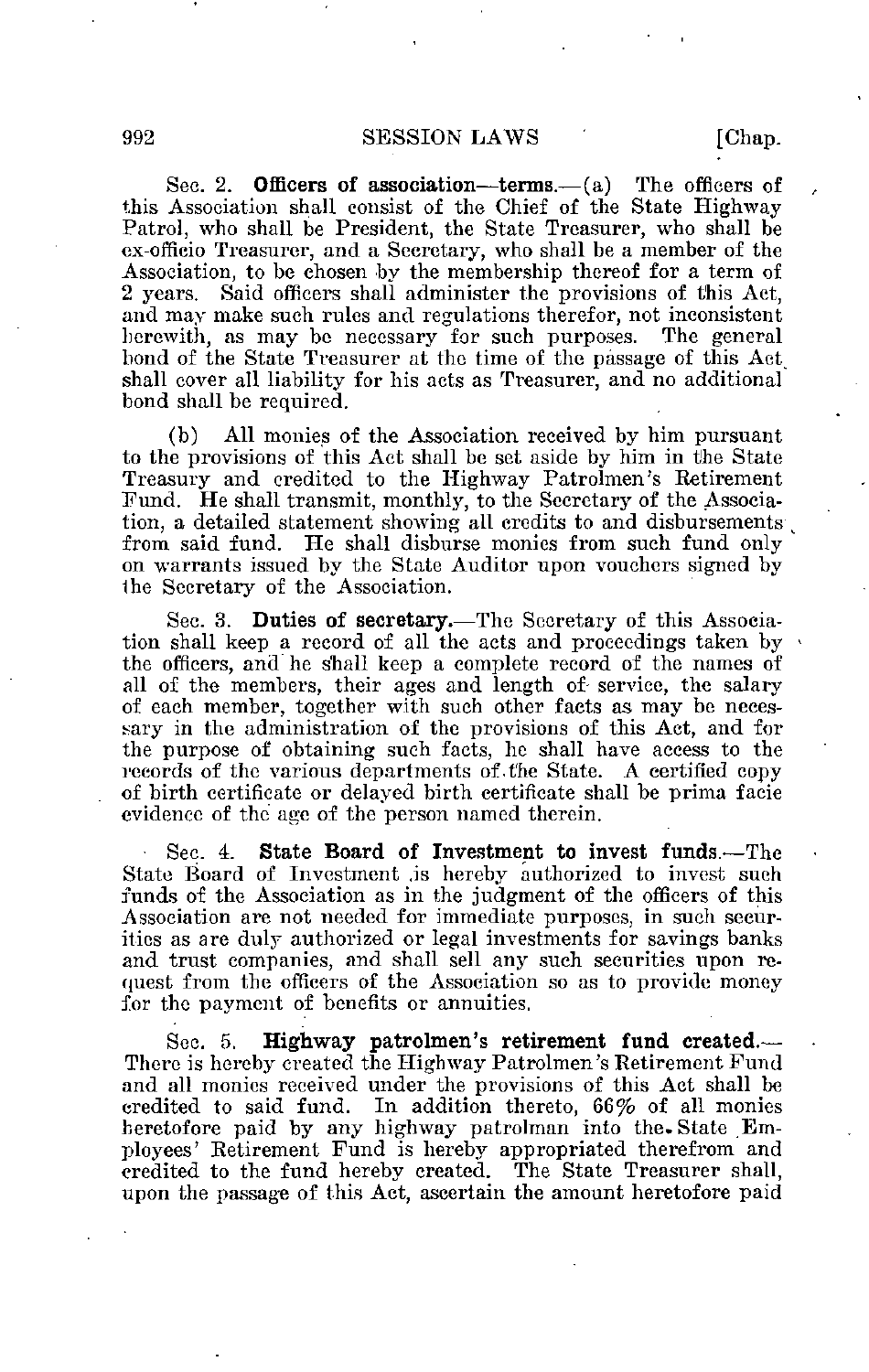by highway patrolmen as aforesaid and transfer the amount so paid to the fund hereby created. It shall be the duty of the Commissioner of Insurance to make a bi-annual audit of the condition of said fund, and a bi-annual report to the legislature of its condition on an actuarial basis.

Sec. 6. Association to be represented by attorney general.— The Association may sue or be sued in the name of the Association, and in all actions brought by or against it, the Association shall be represented by the Attorney General who shall also be the legal adviser for the Association.

Sec. 7. Who are eligible to membership.— $(a)$  Every patrolman who shall have been in the employ of the State as such for 20 years or more and during such time shall have paid by salary deductions, or otherwise, into the State Employees' Retirement Fund, the amount required by law and into the fund hereby  $\overline{\text{created or into either fund and who shall have attained the age-of}$ 58 years, shall be entitled to receive a life annuity, upon his separation from State Service, of an amount equal to 60 per cent of the average annual salary .which he received during the 5 years immediately prior to said separation from State service, except as hereinafter limited, which life annuity shall be paid in monthly installments during the remainder of his life. Provided, however, that any patrolman who has been employed by the State as such for more than 15 years, and less than 20 years, when he attains the age of 58 years, may, if physically qualified, continue as such patrolman until he has attained the age of 60 years, or he may pay a sum. which will result by multiplying the number of months which he would be required to serve so as to complete 20 years of service, by the amount of his monthly salary deductions at the lime when he attained 58 years of age, and thereupon, and upon his compliance with the provisions hereof relative to salary deductions, and upon his separation from State service, he shall be entitled to the annuity, as provided for in this subsection; provided, however, that no patrolman shall continue as such after he attains the age of 60 years and in the event that he has not served 20 years as a patrolman, when he attains said age of 60 years, he shall pay a lump sum equal to the salary deductions which would have been made had he continued in State employment until he had acquired a total of 20 years of service.

(b) Patrolmen whose employment with the State has been less than 15 years and more than 10 years, and during such time have paid, by salary deductions or otherwise, into the State Employees' Retirement Fund, the amount required by law and into the fund hereby created, or into either fund and who shall have attained the age of 58 years, shall be entitled to receive a life annuity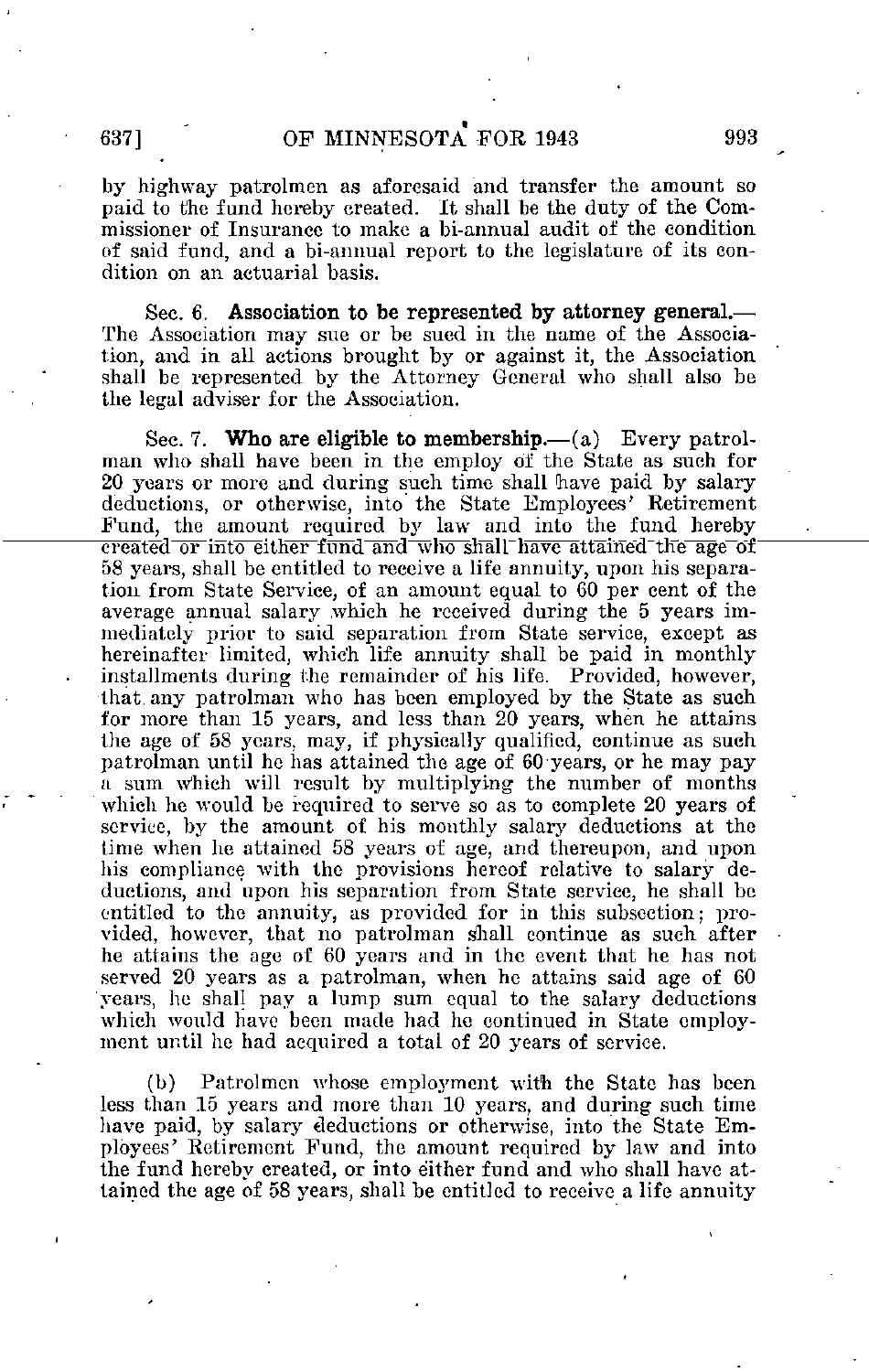## 994. SESSION LAWS [Chap.

upon his separation from State service of an amount which the years of service in the Highway Patrol prior to his retirement bears to 20 years, except as hereinafter limited, which life annuity shall be paid in monthly installments during the remainder of his life.

(c) 'No patrolman shall receive an annuity in excess of \$100 per month.

(d) In the event that any patrolman should die after he has become eligible to receive an annuity as herein provided for, the amount he has paid into said funds, less the annuity payments he received prior to 'his death, shall thereupon be paid to the surviving spouse, if any, and if there be no surviving spouse, then to the heirs as provided by the laws of descent.

Sec. 8. Disability benefits.— $(a)$  Any patrolman less than 58 years of age who has been employed as such for at least 10 years, and who shall become disabled and physically unfit to perform his duties as such, subsequent to the effective date of this Act as a direct result of an injury, sickness, or other disability incurred in or arising out of any act of duty, which shall render 'him physically unable to perform his duties as such highway patrolman, shall receive disability benefits during the period of such disability of an amount equal to 60 per cent of his salary as it shall be at the time when such disability occurs, but not to exceed \$100.00 per month, to be paid to such patrolman in monthly payments; In the event that such patrolman shall die during the period of such disability, the amount he has paid into said funds, less the amount of the disability benefits received by him prior to his death, shall be paid to the surviving spouse, if any, and if there be no surviving spouse, then to the heirs as provided by the laws of descent. Provided, however, that any income under the Workmen's Compensation Law, or income from employment earned by any disabled patrolman, shall be deducted from the amount that said disabled patrolman would be entitled to receive under the benefits of this Section.

(b) No patrolman shall receive any disability benefit payments when there remains to his credit unused annual leave or sick leave or under any other circumstances, when during the period of disability there has been no impairment of his salary or while receiving workmen's compensation from the State on account of such disability.

(c) No disability benefit payments shall be made except upon adequate proof furnished to the Association of the existence of such disability, and during the time when any such benefits arc being paid, the Association shall have the right, at reasonable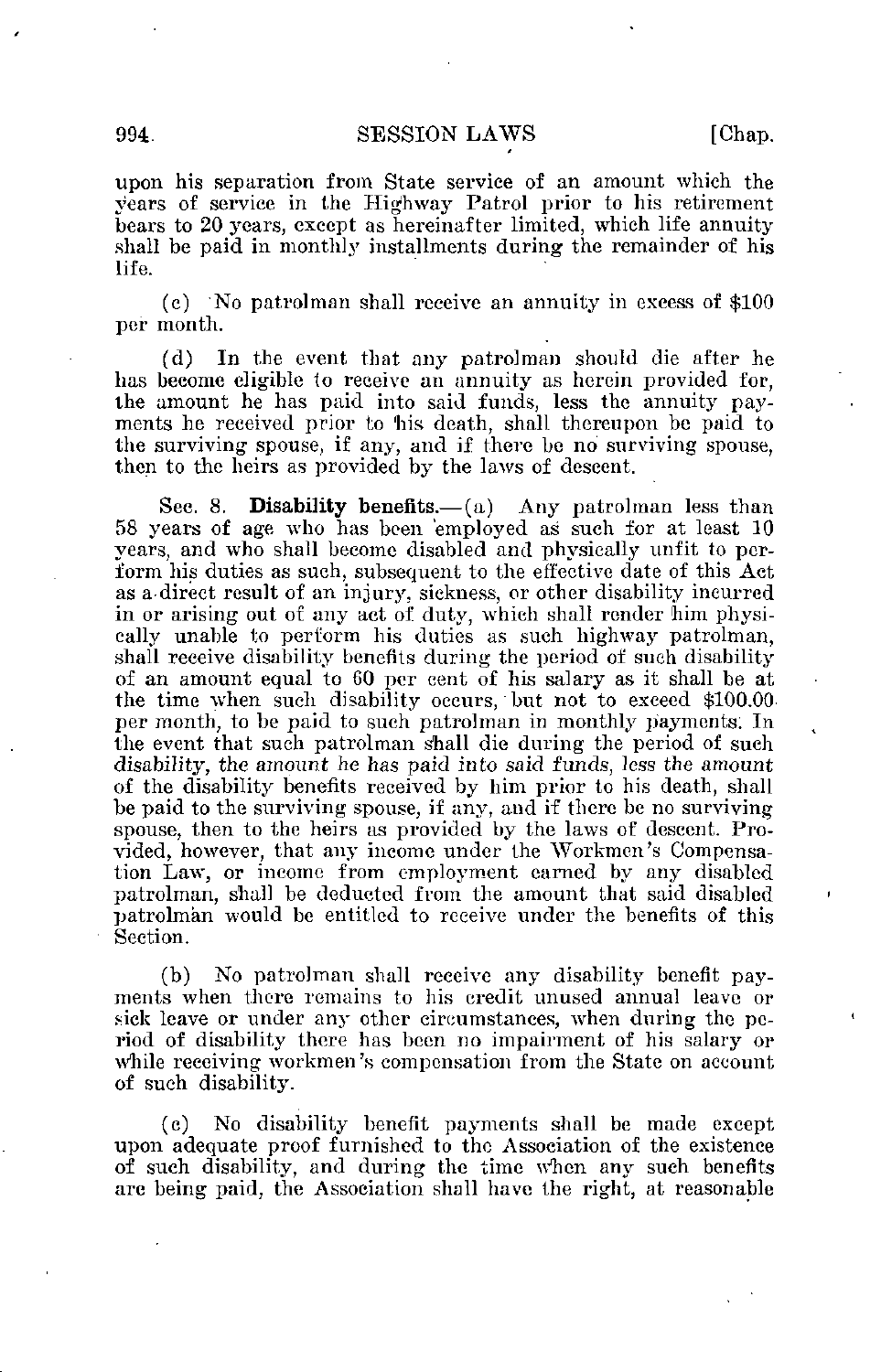times, to require the disabled patrolman to submit proof of the continuance of the disability.claimed.

See. 9. Retired patrolmen—refundments of payments.— $(a)$ Should any patrolman, prior to becoming 58 years of age, and with less than 20 years of service, become separated from state service as a patrolman, either voluntarily or involuntarily, such patrolman shall thereupon be entitled to receive all payments which have been made by salary deductions into the fund created by this act; and in the event of his death the amount he bad paid into said funds, less all payments received by him herenndcr, shall be paid to the surviving spouse, if any, and if there be no surviving spouse, then to the heirs as provided by the laws of descent.

(b) In the event that a patrolman who has served as such for 20 years, and during such period has paid by salary deductions into the State Employees' Retirement Fund, or into the fund created by this Act, the amount required by law, shall die before reaching the age of 58 years, the amount he has paid into said funds shall thereupon be paid to the surviving spouse, if any, and if there be no surviving spouse, then to the heirs as provided by the laws of: descent.

Sec. 10. **Annuities not subject to process.**—All annuities or benefits which any person shall be entitled to receive under the provisions of this Act shall not be subject to garnishment, attachment or levy, and the same shall at all times be exempt.

Sec. 11. Highway patrolmen must become members of association.—Every highway patrolman shall, upon the passage of this Act, become a member of this Association, and thereafter such patrolman shall not be eligible to membership in the State Employees' Retirement Association, and the provisions of said law shall not apply to the highway patrolmen.

Sec. 12. Who are highway patrolmen.—Whenever used in this Act "Highway Patrolmen" or "Highway Patrolman" shall deem to mean the persons referred to and employed pursuant to the provisions of Laws 1929, Chapter 355, and all acts amendatory thereof and supplementary thereto, their chief supervisor and all assistant supervisors, whose salaries or compensation is paid out of funds of the State of Minnesota.

Sec. 13. Inconsistent acts repealed.—All acts, or parts of acts, inconsistent herewith are hereby suspended in so far as may be necessary to give full force and effect to this Act.

Sec. 14. Provisions severable.—The provisions of this Act shall be severable, and if any provision of this Act or the application thereof, to any person or circumstances, is held invalid, such invalidity shall not affect any other provision or application